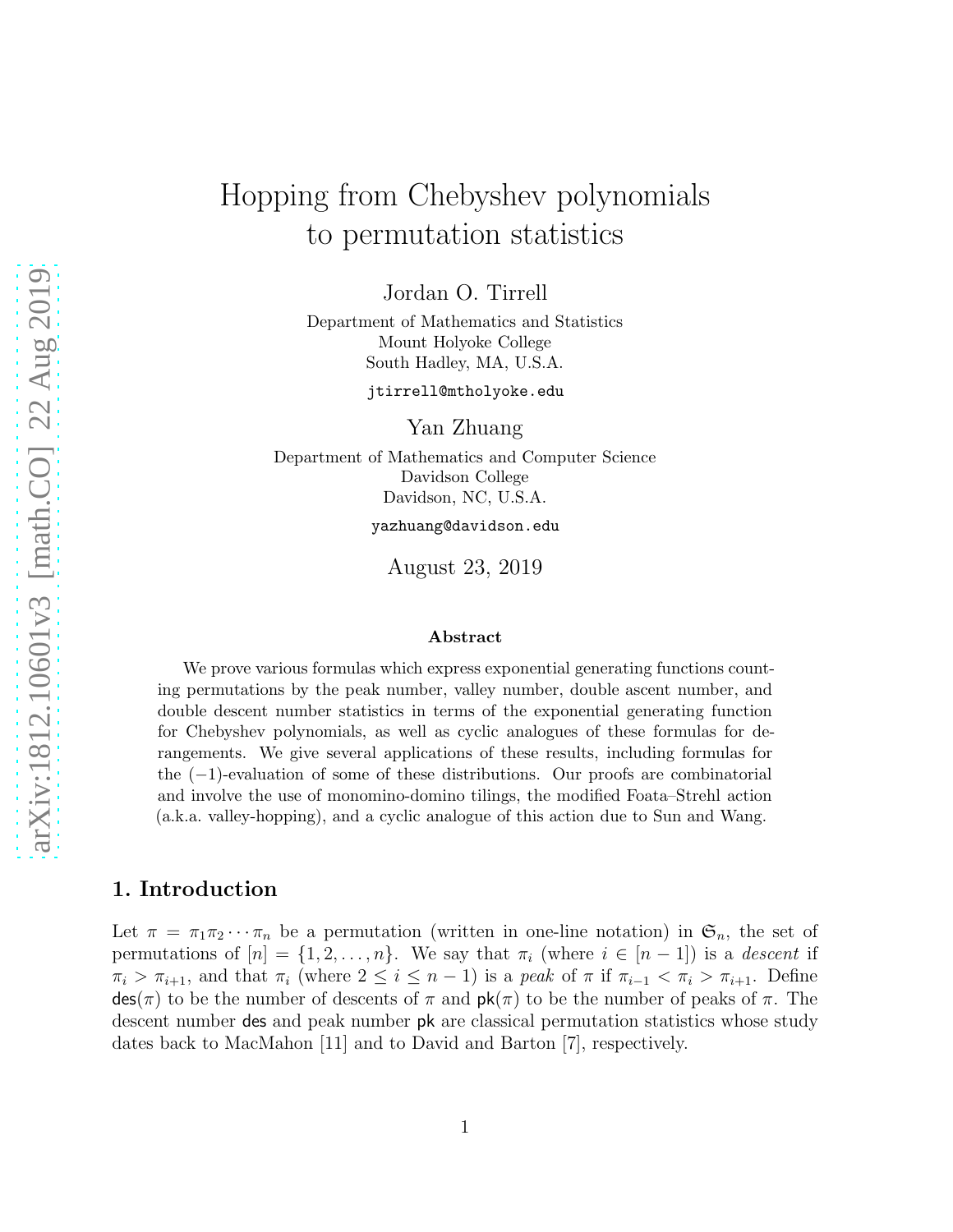The nth Eulerian polynomial<sup>[1](#page-1-0)</sup>

$$
A_n(t):=\sum_{\pi\in\mathfrak{S}_n}t^{{\rm des}(\pi)}
$$

encodes the distribution of the descent number des over  $\mathfrak{S}_n$ , and the *n*th *peak polynomial* 

$$
P_n^{\rm pk}(t) \coloneqq \sum_{\pi \in \mathfrak{S}_n} t^{{\rm pk}(\pi)}
$$

is the analogous polynomial for the peak number pk.

It is well-known [\[9,](#page-16-2) Théorème 5.6] that the  $(-1)$ -evaluation of the Eulerian distribution is given by the formula

<span id="page-1-2"></span>
$$
A_n(-1) = \begin{cases} (-1)^{(n-1)/2} E_n, & \text{if } n \text{ is odd,} \\ 0, & \text{if } n \text{ is even,} \end{cases}
$$
 (1)

where  $E_n$  is the *n*th *Euler number* defined by

$$
\sum_{n=0}^{\infty} E_n \frac{x^n}{n!} = \sec(x) + \tan(x).
$$

(The Euler numbers  $E_n$  for odd n are called *tangent numbers*, and those for even n are called secant numbers.) No combinatorial formula for  $P_n^{\mathsf{pk}}(-1)$  is known, although this sequence does appear on the OEIS [\[18,](#page-16-3) A006673]. The first several terms of this sequence are given in the following table:

| n                     | 1 | 2 | 3 | 4  | 5   | 6    | 7   | 8    | 9     | 10      |
|-----------------------|---|---|---|----|-----|------|-----|------|-------|---------|
| $P_n^{\text{pk}}(-1)$ | 1 | 2 | 2 | -8 | -56 | -112 | 848 | 9088 | 25216 | -310528 |

We note that the apparent 6-periodicity of the sequence of signs breaks at  $n = 42$ . Very recently, Troyka  $[22]$  argued that there is no k for which the sequence of signs of the  $P_n^{\mathsf{pk}}(-1)$  is k-periodic, which suggests that there is unlikely to be a nice combinatorial interpretation for the  $P_n^{\mathsf{pk}}(-1)$ .

The exponential generating functions for  $A_n(t)$  and  $P_n^{\mathsf{pk}}(t)$  have the following well-known expressions:<sup>[2](#page-1-1)</sup>

$$
A(t;x) := \sum_{n=1}^{\infty} A_n(t) \frac{x^n}{n!} = \frac{e^{(1-t)x} - 1}{1 - te^{(1-t)x}};
$$

$$
P^{\mathrm{pk}}(t;x) := \sum_{n=1}^{\infty} P_n^{\mathrm{pk}}(t) \frac{x^n}{n!} = \frac{1}{\sqrt{1 - t} \coth(x\sqrt{1 - t}) - 1}.
$$

<span id="page-1-0"></span><sup>1</sup>We note that many works instead define the *n*th Eulerian polynomial to be  $\sum_{\pi \in \mathfrak{S}_n} t^{\text{des}(\pi)+1}$ .

<span id="page-1-1"></span><sup>2</sup>These exponential generating functions are usually given a constant term of 1 in the literature, but it is more convenient to define these without the constant term in this work.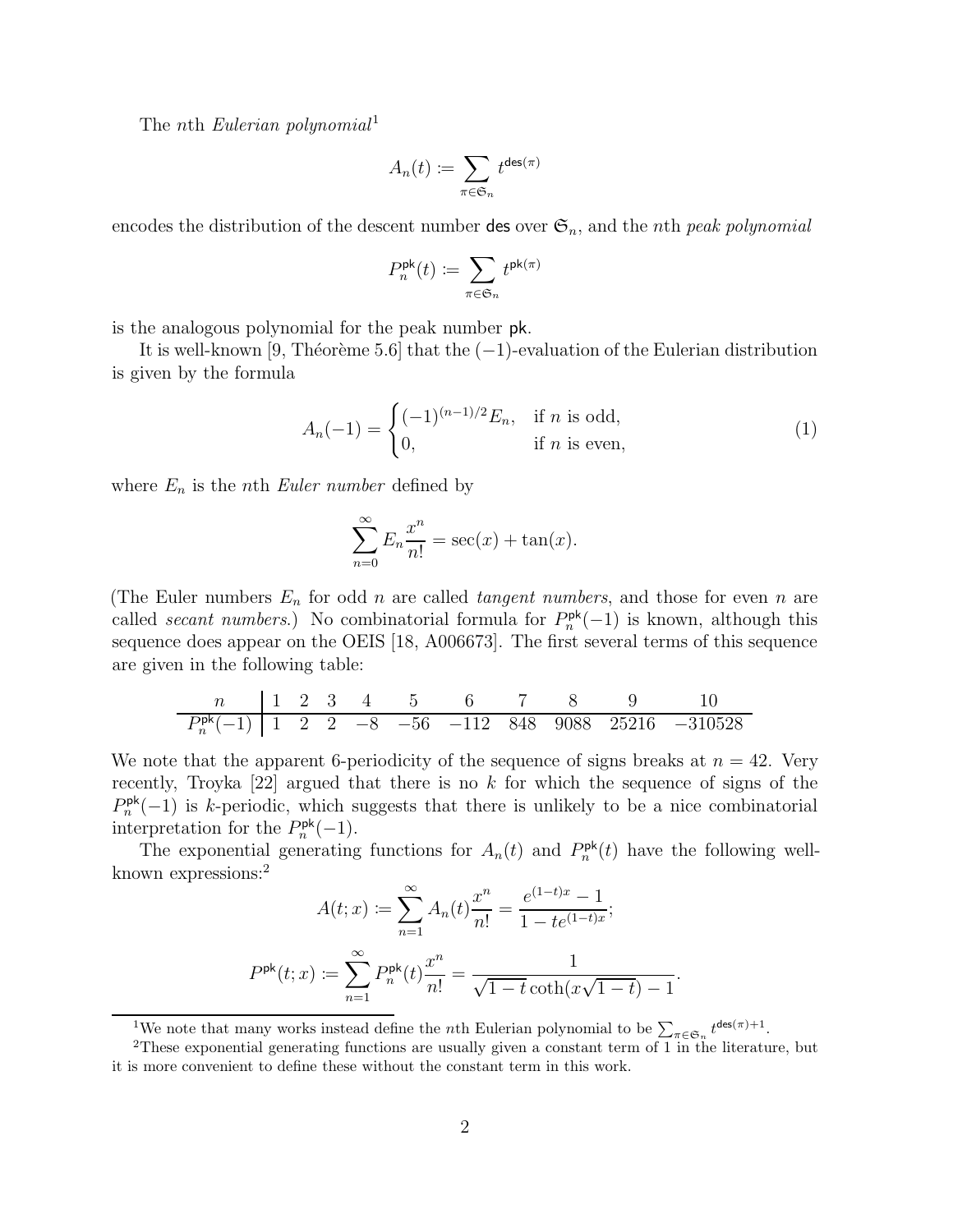The work in this paper was originally inspired by the curious observation that  $A(-1; x)$ and  $P^{pk}(-1; x)$  can be expressed as the logarithmic derivative of the exponential generating function of some non-negative integer sequence. For the Eulerian polynomials, this sequence  $\{f_n\}_{n\geq 0}$  is simply  $f_n := (n+1) \mod 2$ , i.e., the sequence  $1, 0, 1, 0, \ldots$ , whose exponential generating function is given by

$$
F(x) := 1 + \frac{x^2}{2!} + \frac{x^4}{4!} + \dots = \cosh(x).
$$

For the peak polynomials, this sequence is the sequence of Pell numbers, which has been widely studied in combinatorics and number theory. The Pell numbers  $\{g_n\}_{n\geq 0}$  are defined by the recursive formula  $g_n := 2g_{n-1} + g_{n-2}$  for  $n \ge 2$  with initial values  $g_0 = 1$  and  $g_1 = 0$ . The first several terms of this sequence are below:

| n     | 0 | 1 | 2 | 3 | 4 | 5  | 6  | 7  | 8   | 9   | 10  | 11   | 12   |
|-------|---|---|---|---|---|----|----|----|-----|-----|-----|------|------|
| $g_n$ | 1 | 0 | 1 | 2 | 5 | 12 | 29 | 70 | 169 | 408 | 985 | 2378 | 5741 |

Note that the indexing here is slightly different from the usual indexing of the Pell numbers (see OEIS [\[18,](#page-16-3) A000129]). The exponential generating function of  $\{g_n\}_{n\geq 0}$  is given by

$$
G(x) := \sum_{n=0}^{\infty} g_n \frac{x^n}{n!} = \frac{1}{2} e^x (2 \cosh(x\sqrt{2}) - \sqrt{2} \sinh(x\sqrt{2})).
$$

<span id="page-2-0"></span>**Theorem 1.** The exponential generating functions for the Eulerian and peak polynomials evaluated at  $t = -1$  can be expressed as the logarithmic derivative of  $F(x)$  and  $G(x)$ , respectively. That is:

(a) 
$$
A(-1; x) = \frac{\frac{d}{dx}F(x)}{F(x)}
$$
  
(b)  $P^{pk}(-1; x) = \frac{\frac{d}{dx}G(x)}{G(x)}$ 

While Theorem [1](#page-2-0) can be proven directly by algebraically manipulating the generating function formulas for  $A(t; x)$ ,  $P^{\mathsf{pk}}(t; x)$ ,  $F(x)$ , and  $G(x)$ , one of our goals in this paper is to present a combinatorially-flavored proof. In Section 2, we define several other relevant permutation statistics and introduce a key ingredient of our proof: the modified Foata–Strehl group action (a.k.a. valley-hopping). In Section 3, we define a two-parameter variant of the Chebyshev polynomials of the second kind which specialize to both the numbers  $f_n$ and the Pell numbers  $g_n$ . Like the ordinary Chebyshev polynomials of the second kind, our bivariate Chebyshev polynomials have as a combinatorial model monomino-domino tilings of a rectangle, but with slightly different weights. We present a formula (Theorem [3\)](#page-6-0) involving these Chebyshev polynomials for the joint distribution of two statistics: the peak number, and the total number of double ascents and double descents. We give a combinatorial proof of Theorem [3](#page-6-0) which involves tilings and valley-hopping, and a special case of this result implies Theorem [1](#page-2-0) (b). We transform Theorem 3 into similar results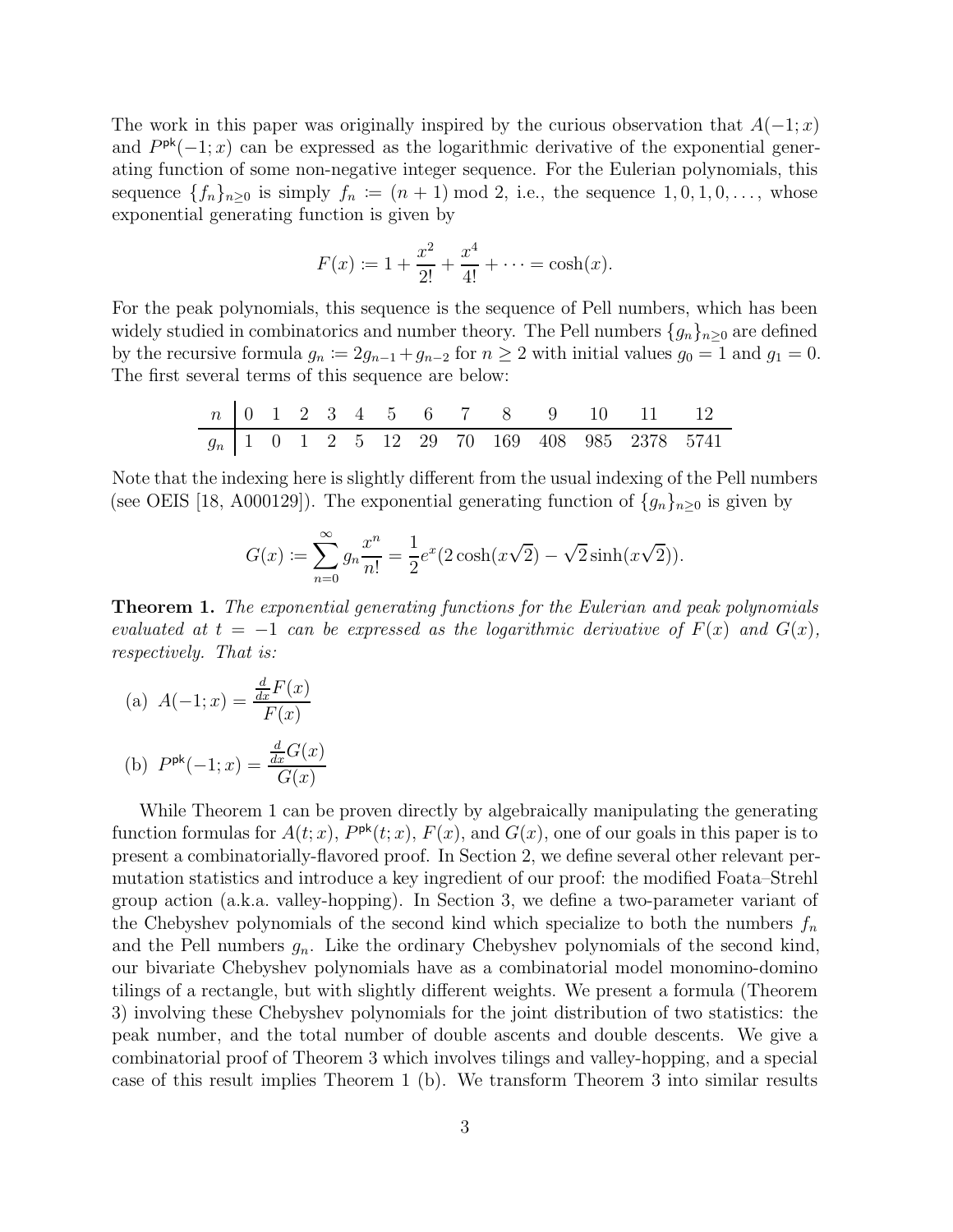for other permutation statistics, which we then use to prove Theorem [1](#page-2-0) (a) and to prove that the (−1)-evaluation of double descent distributions yields the tangent numbers.

In Section 4, we turn our attention to counting derangements by cyclic analogues of the permutation statistics studied in Sections 2–3. Using a variant of valley-hopping due to Sun and Wang [\[21\]](#page-16-5) for derangements, we prove a cyclic analogue of Theorem [3](#page-6-0) and use it to derive formulas relating exponential generating functions counting derangements by cyclic statistics with the exponential generating function for our Chebyshev polynomials. We use this to prove a result similar to Theorem [1](#page-2-0) for the excedance and cyclic peak distributions over derangements, and to prove that the  $(-1)$ -evaluation of cyclic double descent distributions over derangements yields the secant numbers.

### 2. Permutation statistics and valley-hopping

Given a permutation  $\pi = \pi_1 \pi_2 \cdots \pi_n$  in  $\mathfrak{S}_n$ , we say that  $\pi_i$  (where  $i \in [n]$ ) is:

- a valley if  $\pi_{i-1} > \pi_i < \pi_{i+1}$ ;
- a double ascent if  $\pi_{i-1} < \pi_i < \pi_{i+1}$ ;
- a double descent if  $\pi_{i-1} > \pi_i > \pi_{i+1}$ ;

where we are using the convention  $\pi_0 = \pi_{n+1} = \infty$ .<sup>[3](#page-3-0)</sup> Thus, every letter of a permutation is either a peak, valley, double ascent, or double descent. Define  $val(\pi)$ , dasc $(\pi)$ , and ddes $(\pi)$ to be the number of valleys, double ascents, and double descents of  $\pi$ , respectively. We also define  $dbl(\pi) := dasc(\pi) + ddes(\pi)$  to be the total number of double ascents and double descents of  $\pi$ .

For a list of statistics  $\mathsf{st}_1, \mathsf{st}_2, \ldots, \mathsf{st}_m$  and corresponding variables  $t_1, t_2, \ldots, t_m$ , we define the polynomials  $\{P_n^{(\text{st}_1, \text{st}_2, \dots, \text{st}_m)}(t_1, t_2, \dots, t_m)\}_{n \geq 0}$  by

$$
P_n^{(\mathsf{st}_1, \mathsf{st}_2, \dots \mathsf{st}_m)}(t_1, t_2, \dots, t_m) \coloneqq \sum_{\pi \in \mathfrak{S}_n} t_1^{\mathsf{st}_1(\pi)} t_2^{\mathsf{st}_2(\pi)} \cdots t_m^{\mathsf{st}_m(\pi)}.
$$

and we let

$$
P^{(\mathsf{st}_1, \mathsf{st}_2, \dots, \mathsf{st}_m)}(t_1, t_2, \dots, t_m; x) \coloneqq \sum_{n=1}^{\infty} P_n^{(\mathsf{st}_1, \mathsf{st}_2, \dots, \mathsf{st}_m)}(t_1, t_2, \dots, t_m) \frac{x^n}{n!}
$$

be their exponential generating function.<sup>[4](#page-3-1)</sup> For example, we have

$$
P_n^{(\mathrm{pk},\mathrm{dbl})}(s,t)=\sum_{\pi\in\mathfrak{S}_n} s^{\mathrm{pk}(\pi)} t^{\mathrm{dbl}(\pi)}
$$

<span id="page-3-0"></span><sup>3</sup>We note that many works on permutation enumeration do not use these conventions, and simply restrict the possible positions of valleys, double ascents, and double descents to the interval from 2 to  $n-1$ . What we call "valleys" are sometimes called "left-right valleys" or "exterior valleys", what we call "double ascents" are sometimes called "right double ascents", and what we call "double descents" are sometimes called "left double descents". (See, e.g., [\[24\]](#page-16-6).)

<span id="page-3-1"></span><sup>&</sup>lt;sup>4</sup>In the case where we have a single statistic st, we write these simply as  $P_n^{\text{st}}(t)$  and  $P^{\text{st}}(t; x)$ .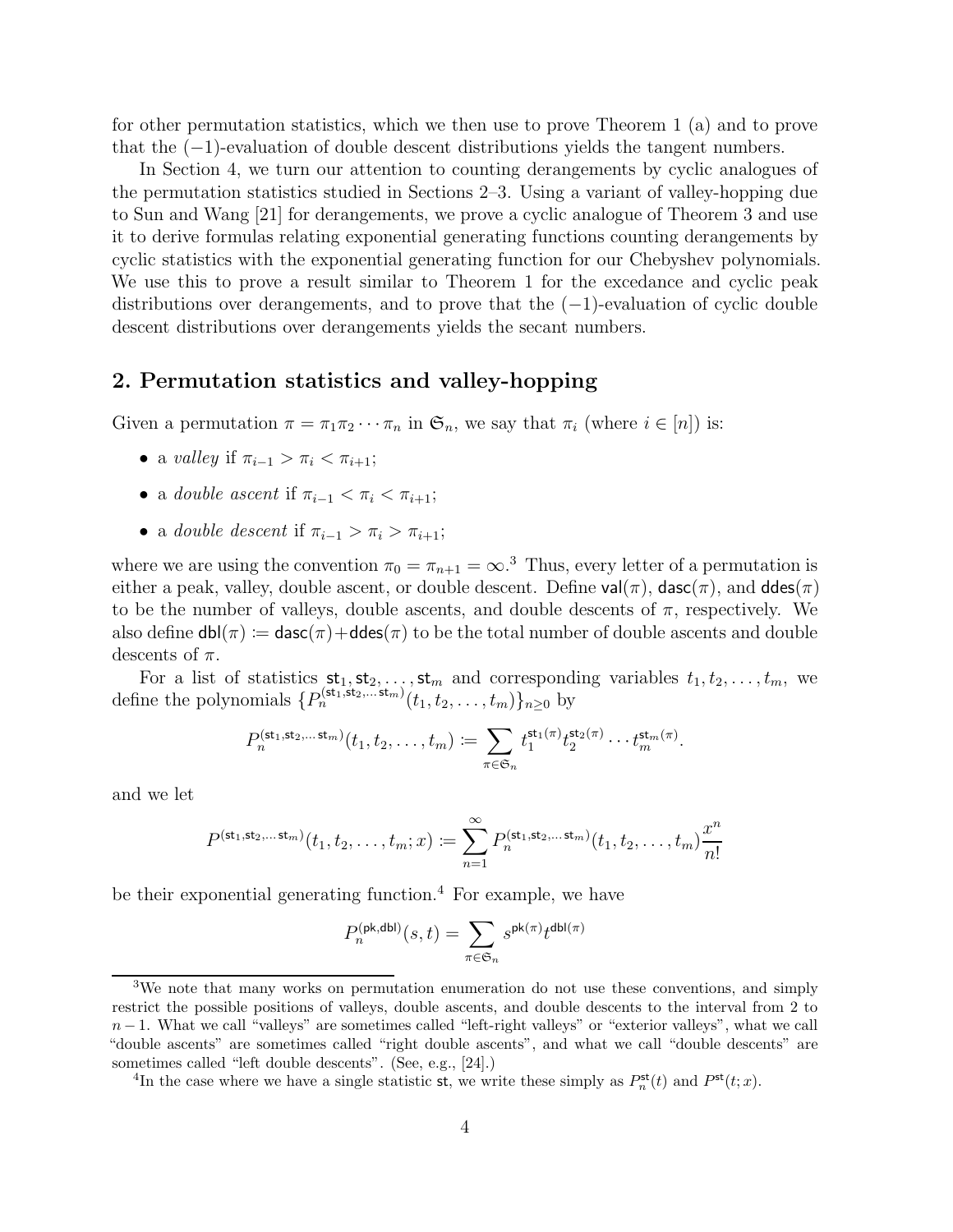and

$$
P^{(\mathrm{pk},\mathrm{dbl})}(s,t;x) = \sum_{n=1}^{\infty} P_n^{(\mathrm{pk},\mathrm{dbl})}(s,t) \frac{x^n}{n!};
$$

we will consider these on the way to proving Theorem [1.](#page-2-0) Our proof will make use of a bijection based on a group action on  $\mathfrak{S}_n$  induced by involutions which toggle between double ascents and double descents; we will spend the remainder of this section defining this action and the associated bijection.

For  $\pi \in \mathfrak{S}_n$ , fix  $k \in [n]$ . We may write  $\pi = w_1 w_2 k w_4 w_5$  where  $w_2$  is the maximal consecutive subword immediately to the left of  $k$  whose letters are all smaller than  $k$ , and  $w_4$  is the maximal consecutive subword immediately to the right of k whose letters are all smaller than k. For example, if  $\pi = 467125839$  and  $k = 5$ , then  $\pi$  is the concatenation of  $w_1 = 467, w_2 = 12, k = 5$ , the empty word  $w_4$ , and  $w_5 = 839$ .

Define  $\varphi_k: \mathfrak{S}_n \to \mathfrak{S}_n$  by

$$
\varphi_k(\pi) = \begin{cases} w_1 w_4 k w_2 w_5, & \text{if } k \text{ is a double ascent or double descent of } \pi, \\ \pi, & \text{if } k \text{ is a peak or valley of } \pi. \end{cases}
$$

Equivalently,  $\varphi_k(\pi) = w_1w_4kw_2w_5$  if exactly one of  $w_2$  and  $w_4$  is nonempty, and  $\varphi_k(\pi) = \pi$ otherwise. For any subset  $S \subseteq [n]$ , we define  $\varphi_S : \mathfrak{S}_n \to \mathfrak{S}_n$  by  $\varphi_S = \prod_{k \in S} \varphi_k$ . It is easy to see that  $\varphi_S$  is an involution, and that for all  $S, T \subseteq [n]$ , the involutions  $\varphi_S$  and  $\varphi_T$ commute with each other. Hence the involutions  $\{\varphi_S\}_{S \subseteq [n]}$  define a  $\mathbb{Z}_2^n$ -action on  $\mathfrak{S}_n$ which is often called the *modified Foata–Strehl action* or *valley-hopping*. This action is based on a classical group action of Foata and Strehl [\[10\]](#page-16-7), was introduced by Shapiro, Woan, and Getu  $[15]$ , and was later rediscovered by Brändén  $[4]$ .

Let  $\mathfrak{S}_n$  denote the set of permutations of [n] with no double ascents and where each double descent is assigned one of two colors: red or blue.<sup>[5](#page-4-0)</sup> Then valley-hopping induces a map  $\Phi$  from  $\mathfrak{S}_n$  to  $\mathfrak{S}_n$  defined in the following way. Given a permutation  $\pi$  in  $\mathfrak{S}_n$ , let  $R(\pi)$  be the set of red double descents in  $\pi$  and let  $\bar{\pi}$  be the corresponding permutation of  $\pi$  in  $\mathfrak{S}_n$ , that is, the permutation obtained by forgetting the colors on the double descents. Then let  $\Phi(\pi) = \varphi_{R(\pi)}(\bar{\pi})$ . For example, if  $\pi = 726539841$ , then  $\Phi(\pi) = 265379418$ . (See Figure 1.)

# <span id="page-4-1"></span>**Lemma 2.** The map  $\Phi: \widetilde{\mathfrak{S}}_n \to \mathfrak{S}_n$  is a (pk, dbl)-preserving bijection.

*Proof.* The inverse  $\Phi^{-1}$  of the map  $\Phi$  can be described in the following way. Let  $\textsf{Dasc}(\pi)$  be the set of double ascents of  $\pi$  and  $\text{Ddes}(\pi)$  the set of double descents of  $\pi$ . If  $S \subseteq \text{Ddes}(\pi)$ and if  $\pi$  has no double ascents, then let  $\pi^S$  be the permutation in  $\widetilde{\mathfrak{S}}_n$  obtained by coloring the double descents in S blue and all other double descents red. Given a permutation  $\pi$  in  $\mathfrak{S}_n$ , let  $\Phi^{-1}(\pi) = (\varphi_{\text{Dasc}(\pi)}(\pi))^{\text{Ddes}(\pi)}$ . Then  $\Phi$  is a bijection between  $\widetilde{\mathfrak{S}}_n$  and  $\mathfrak{S}_n$ . The claim that Φ preserves the pk and dbl statistics follows from the easy fact that valley-hopping preserves these statistics as well.  $\Box$ 

<span id="page-4-0"></span><sup>5</sup>To be more precise, Davidson College red or Mount Holyoke College blue.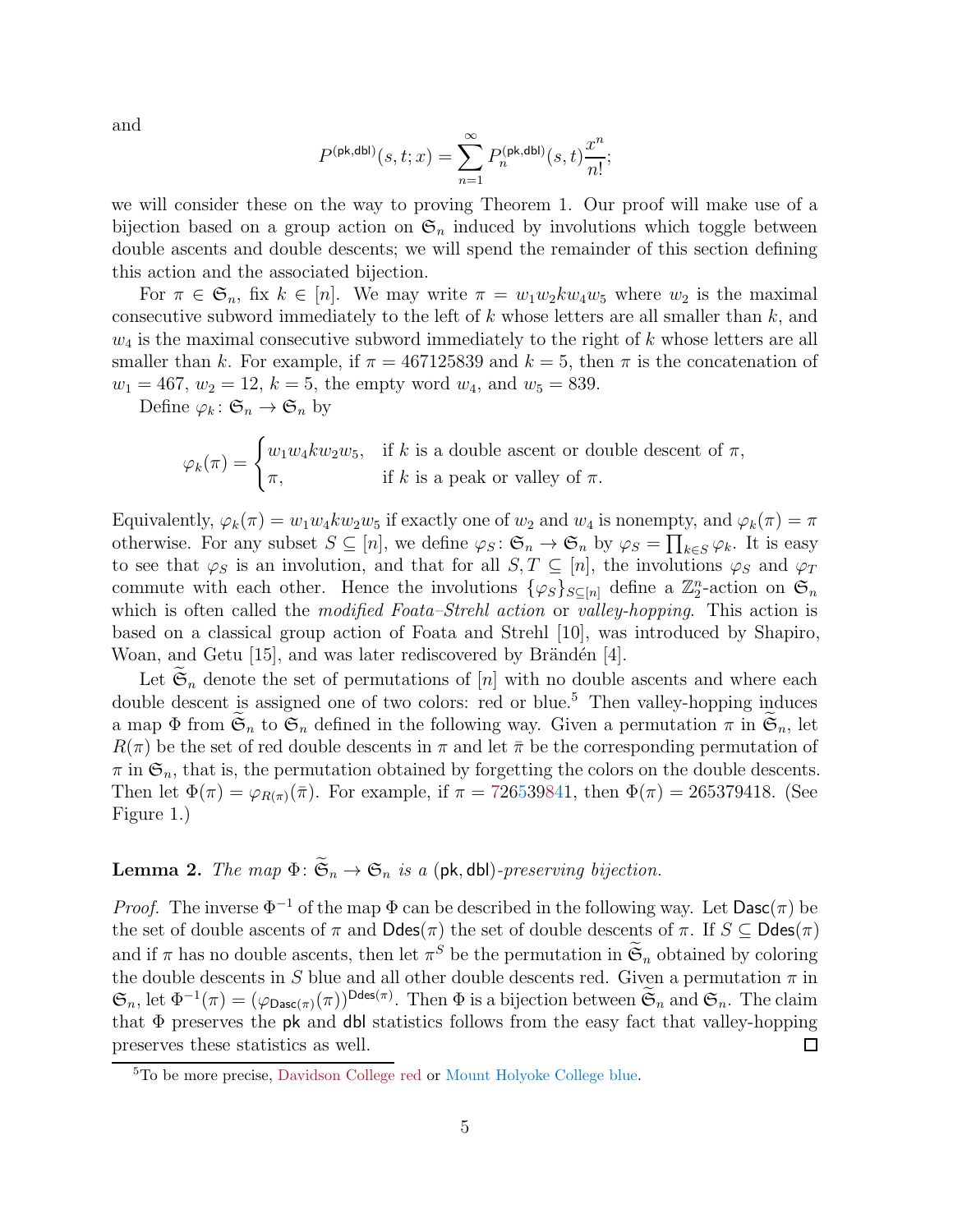

Figure 1: Valley-hopping induces a bijection between  $\mathfrak{S}_n$  and  $\mathfrak{S}_n$ .

# 3. Hopping from Chebyshev polynomials to permutation statistics

The Chebyshev polynomials of the second kind  $\{U_n(t)\}_{n\geq 0}$  are defined by the recurrence  $U_n(t) := 2tU_{n-1}(t) - U_{n-2}(t)$  for  $n \geq 2$  with initial values  $U_0(t) = 1$  and  $U_1(t) = 2t$ . These polynomials are an important sequence of orthogonal polynomials arising in many branches of mathematics; see [\[1,](#page-15-0) [12,](#page-16-10) [13\]](#page-16-11) for several notable references.

It will be more convenient for us to use a two-parameter variant  $\{U_n(s,t)\}_{n\geq 0}$  of the Chebyshev polynomials of the second kind. We define  $U_n(s,t)$  by the recurrence

<span id="page-5-0"></span>
$$
U_n(s,t) = 2tU_{n-1}(s,t) - sU_{n-2}(s,t)
$$
\n(2)

for  $n \geq 2$  with initial values  $U_0(s,t) = 1$  and  $U_1(s,t) = 2t$ . The first several of these bivariate Chebyshev polynomials are given in the following table.

| $n \mid U_n(s,t)$ | $\,n$ | $U_n(s,t)$                                 |
|-------------------|-------|--------------------------------------------|
|                   |       | $16t^4 - 12st^2 + s^2$                     |
| 2t                |       | $32t^5 - 32st^3 + 6s^2t$<br>5 <sup>1</sup> |
| $4t^2-s$          |       | $64t^6 - 80st^4 + 24s^2t^2 - s^3$          |
| $3 8t^3-4st$      |       | 7   $128t^7 - 192st^5 + 80s^2t^3 - 8s^3t$  |

Note that these polynomials are related to the usual Chebyshev polynomials of the second kind by the formulas  $U_n(t) = U_n(1, t)$  and  $U_n(s, t) = U_n(s^{-1/2}t)s^{n/2}$ . The numbers  $f_n = (n+1) \mod 2$  and the Pell numbers  $g_n$  are specializations of the  $U_n(s,t)$ , as  $f_n =$  $U_{n-2}(-1,0)$  and  $g_n = U_{n-2}(-1,1)$  for all  $n \geq 2$ . From the recurrence [\(2\)](#page-5-0), it is not hard to see that the ordinary generating function for our  $U_n(s, t)$  is given by the formula

$$
\sum_{n=0}^{\infty} U_n(s, t)x^n = \frac{1}{1 - 2tx + sx^2},
$$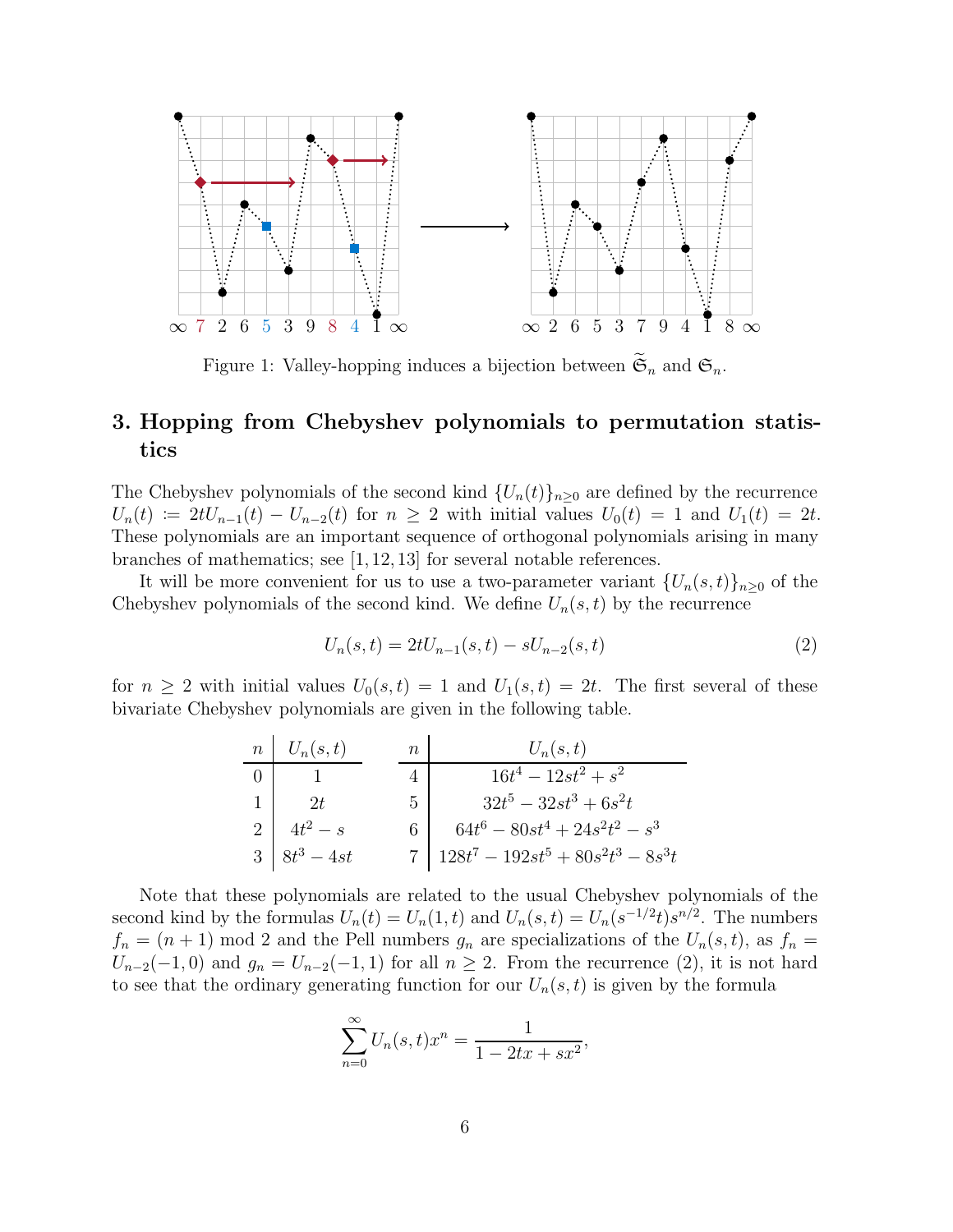and that  $U_n(s, t)$  counts tilings of a  $1 \times n$  rectangle with two types of monominoes, each weighted t, and one type of domino, each weighted  $-s$ . (The ordinary Chebyshev polynomials of the second kind count the same tilings but with dominoes weighted  $-1$ ; see [\[3\]](#page-16-12) for an accessible reference.)

An expression for the exponential generating function of the  $U_n(t)$  is known (see [\[12,](#page-16-10) p. 301]) and together with the formula  $U_n(s,t) = U_n(s^{-1/2}t)s^{n/2}$ , we obtain

<span id="page-6-1"></span>
$$
\sum_{n=0}^{\infty} U_n(s,t) \frac{x^{n+1}}{(n+1)!} = e^{xt} \frac{\sinh(x\sqrt{t^2 - s})}{\sqrt{t^2 - s}}.
$$
\n(3)

We will find it more convenient to work with the exponential generating function

$$
V(s,t;x) \coloneqq \sum_{n=0}^{\infty} U_n(s,t) \frac{x^{n+2}}{(n+2)!} = \frac{x^2}{2!} + 2t \frac{x^3}{3!} + (4t^2 - s) \frac{x^4}{4!} + \cdots
$$

Note that

$$
F(x) = \sum_{n=0}^{\infty} f_n \frac{x^n}{n!} = 1 + V(-1, 0; x) \text{ and } G(x) = \sum_{n=0}^{\infty} g_n \frac{x^n}{n!} = 1 + V(-1, 1; x).
$$

It follows from [\(3\)](#page-6-1) that  $V(s,t;x)$  has the closed-form expression

<span id="page-6-2"></span>
$$
V(s,t;x) = \frac{1}{s} \left( 1 - \cosh(x\sqrt{t^2 - s})e^{tx} + \frac{te^{tx} \sinh(x\sqrt{t^2 - s})}{\sqrt{t^2 - s}} \right).
$$
 (4)

#### 3.1. A Chebyshev formula for the bidistribution (pk, dbl)

We now present our main theorem from this section.

<span id="page-6-0"></span>**Theorem 3.** 
$$
P^{(\text{pk},\text{dbl})}(s,t;x) = \frac{\frac{\partial}{\partial x}V(s,t;x)}{1 - sV(s,t;x)}
$$

Setting  $s = -1$  and  $t = 1$  $t = 1$  in Theorem [3](#page-6-0) yields Theorem 1 (b). Observe that the numerator in Theorem [3](#page-6-0) appears in Equation [\(3\)](#page-6-1), and using Equation [\(4\)](#page-6-2) for the denominator we can obtain the expression

<span id="page-6-3"></span>
$$
P^{(\text{pk},\text{dbl})}(s,t;x) = \frac{1}{\sqrt{t^2 - s} \coth(x\sqrt{t^2 - s}) - t}.
$$

Proof. From the combinatorial interpretation of multiplication of exponential generating functions (see, e.g., [\[20,](#page-16-13) Proposition 5.1.3]), it suffices to show that

$$
P_n^{(\text{pk},\text{dbl})}(s,t) = \sum_{k=0}^{\lfloor (n-1)/2 \rfloor} s^k \sum_B U_{|B_0|-1}(s,t) U_{|B_1|-2}(s,t) \cdots U_{|B_k|-2}(s,t)
$$
(5)

where the second sum is over all ordered set partitions B of  $[n]$  into blocks  $B_0, B_1, \ldots, B_k$ such that every block other than  $B_0$  has size at least 2. Thus, the right-hand side of Equation [\(5\)](#page-6-3) counts these set partitions together with: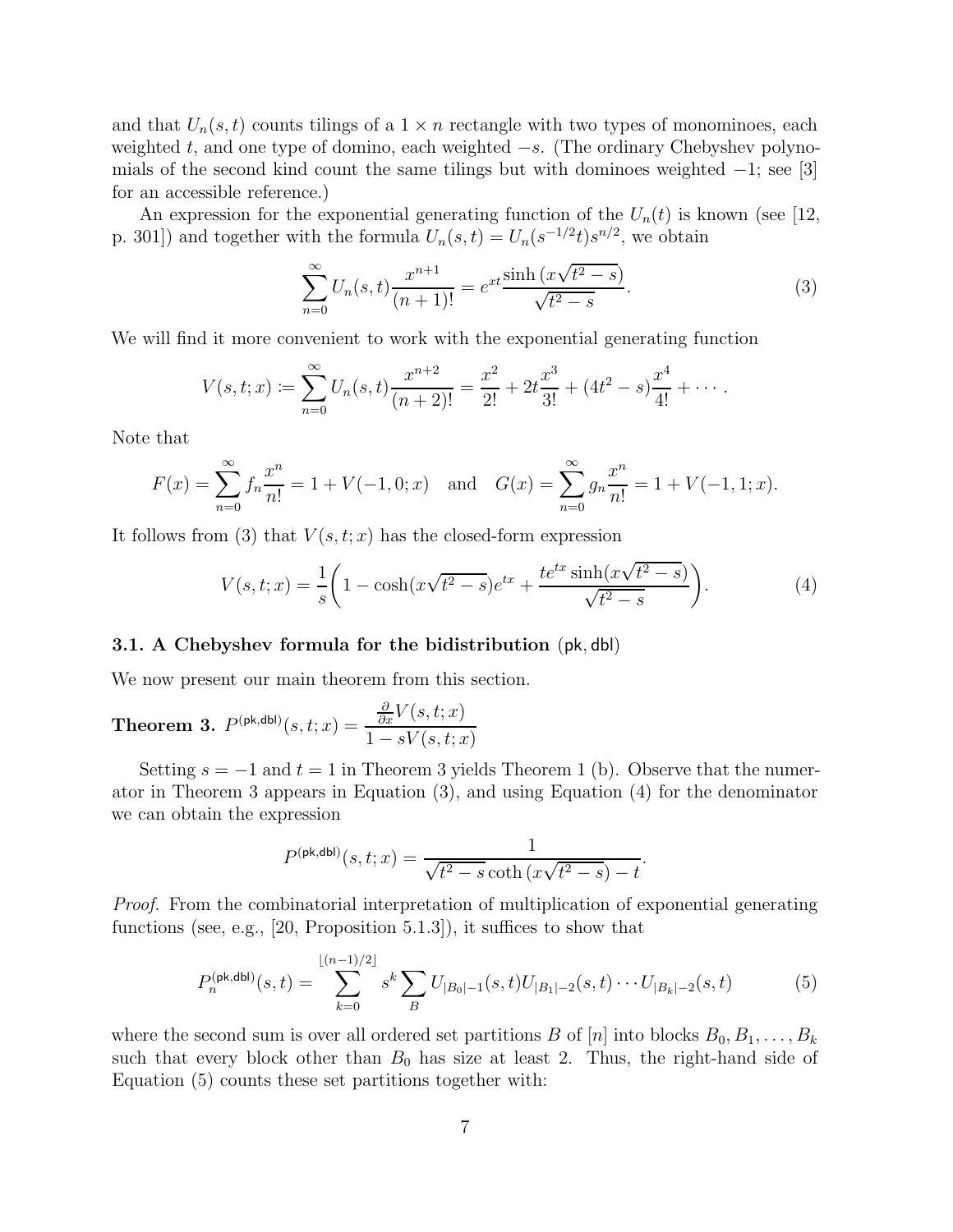

Figure 2: Example of the sign-reversing involution.

- a tiling of an  $1 \times (|B_0| 1)$  rectangle with two types of monominoes (colored red and blue), each weighted t, and one type of domino, each weighted  $-s$ ;
- for each  $1 \leq i \leq k$ , a tiling of an  $1 \times (|B_i| 2)$  rectangle with the same types of shapes and weights as above;

and each block (other than  $B_0$ ) is given an additional weight of s. We place an  $\infty$  in the first block, write out each block in decreasing order, and separate adjacent blocks with a bar, as in

$$
\infty > \pi_1 > \pi_2 > \cdots > \pi_{|B_0|} | \pi_{|B_0|+1} > \cdots > \pi_{|B_0|+|B_1|} | \cdots | \pi_{n-|B_k|+1} > \cdots > \pi_n.
$$

Here, we consider the tiling on each block as being a tiling on all but the first and last elements of the block. Now we define a sign-reversing involution on these objects in the following way: Find the first pair of elements  $(\pi_i, \pi_{i+1})$  where there is a domino, or where  $\pi_i$  and  $\pi_{i+1}$  are in separate blocks and  $\pi_i > \pi_{i+1}$ . If  $(\pi_i, \pi_{i+1})$  is covered by a domino, then we remove the domino and insert a new bar in between  $\pi_i$  and  $\pi_{i+1}$ , thus splitting their block into two blocks. If  $\pi_i$  and  $\pi_{i+1}$  are in separate blocks and  $\pi_i > \pi_{i+1}$ , then we merge the two blocks and cover  $(\pi_i, \pi_{i+1})$  with a domino. (See Figure 2.) This involution swaps a domino (weighted  $-s$ ) with an additional block (weighted s), and after cancellation we are left with those objects with no dominoes and such that  $\pi_i < \pi_{i+1}$  whenever  $\pi_i$  and  $\pi_{i+1}$  are in separate blocks.

If we treat any one of these remaining objects  $\pi = \pi_1 \pi_2 \cdots \pi_n$  as a permutation, we see that  $\pi$  has no double ascents and has each double descent colored either red or blue (depending on the color of the corresponding monomino). Hence,  $\pi$  belongs to  $\widetilde{\mathfrak{S}}_n$  and contributes a weight of  $s^{\mathsf{pk}(\pi)} t^{\mathsf{dbl}(\pi)}$  to the right-hand side of Equation [\(5\)](#page-6-3). The result then follows from applying the  $(\mathsf{pk}, \mathsf{dbl})$ -preserving bijection  $\Phi$ .  $\Box$ 

#### 3.2. A Chebyshev formula for the quadruple distribution (pk, val, dasc, ddes)

We shall now derive from Theorem [3](#page-6-0) an analogous result for the joint distribution of the four statistics pk, val, dasc, and ddes.

<span id="page-7-0"></span>**Theorem 4.** 
$$
P^{(\text{pk}, \text{val}, \text{dasc}, \text{ddes})}(s, t, u, v; x) = \frac{t \frac{\partial}{\partial x} V(st, (u+v)/2; x)}{1 - stV(st, (u+v)/2; x)}
$$

*Proof.* First, observe that  $val(\pi) = pk(\pi) + 1$  for all permutations  $\pi$ , and that the reversal  $r(\pi) := \pi_n \pi_{n-1} \cdots \pi_1$  of a permutation is a (pk, val)-preserving involution on  $\mathfrak{S}_n$  that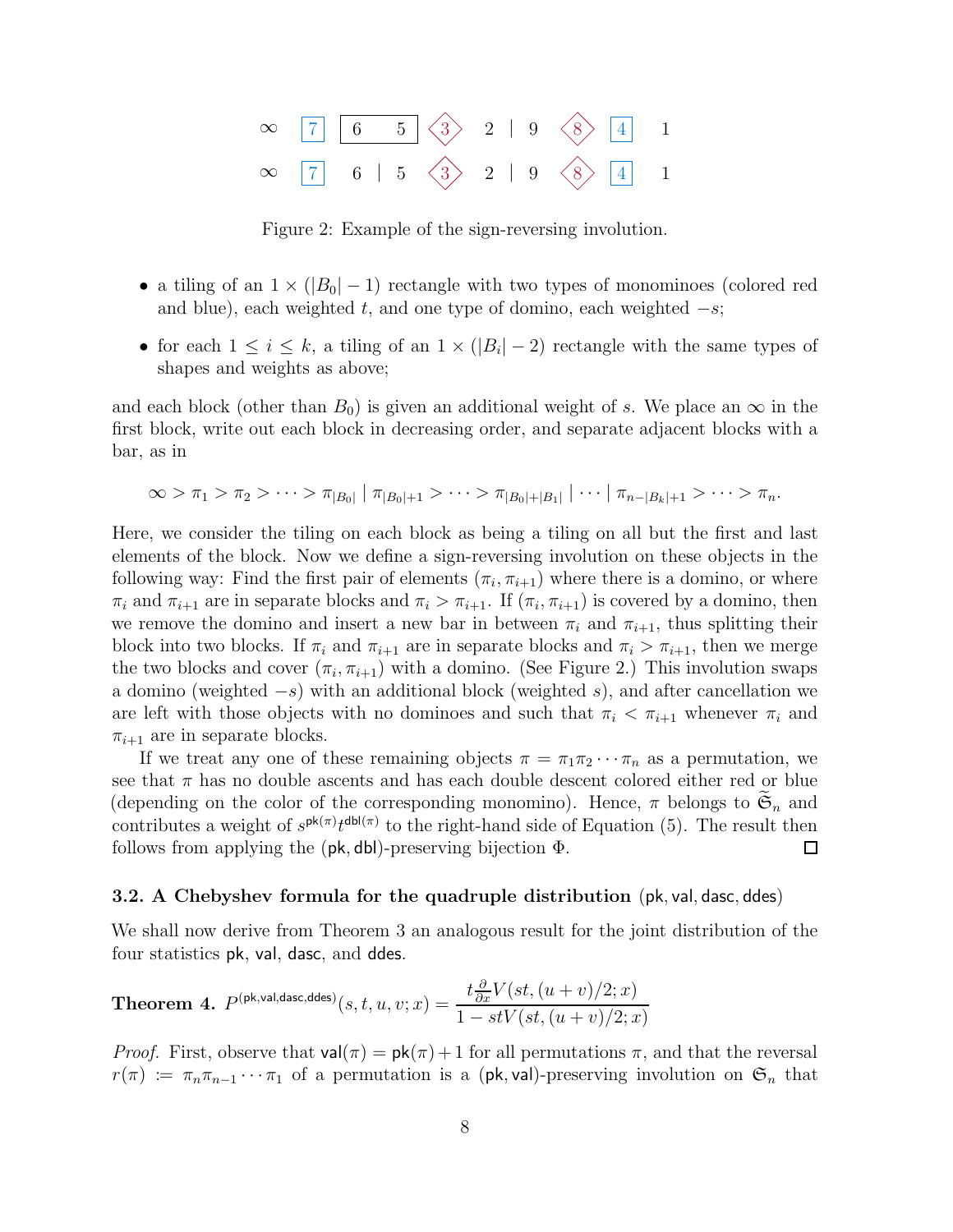switches double ascents with double descents. Thus, we have

$$
P_n^{(\mathrm{pk},\mathrm{val},\mathrm{dasc},\mathrm{ddes})}(s,t,u,v)=tP_n^{(\mathrm{pk},\mathrm{dbl})}\bigg(st,\frac{1}{2}(u+v)\bigg)
$$

for all  $n \geq 1$ , which proves the result in light of Theorem [3.](#page-6-0)

Theorem [4](#page-7-0) and the formula [\(4\)](#page-6-2) for  $V(s,t;x)$  can be used together to derive the closedform formula

$$
P^{(\text{pk}, \text{val}, \text{dasc}, \text{ddes})}(s, t, u, v; x) = \frac{2t}{\alpha \coth(\frac{1}{2}\alpha x) - u - v}
$$

where  $\alpha = \sqrt{(u + v)^2 - 4st}$ . This is equivalent to a classical formula of Carlitz and Scoville [\[5\]](#page-16-14); see also [\[19,](#page-16-15) Exercise 1.61a].

The following corollary states several specializations of Theorem [4.](#page-7-0)

#### <span id="page-8-0"></span>Corollary 5.

(a) 
$$
A(t; x) = \frac{\frac{\partial}{\partial x} V(t, (1+t)/2; x)}{1 - tV(t, (1+t)/2; x)}
$$

(b) 
$$
P^{\text{pk}}(t; x) = \frac{\frac{\partial}{\partial x} V(t, 1; x)}{1 - tV(t, 1; x)}
$$

(c) 
$$
P^{\text{ddes}}(t; x) = \frac{\frac{\partial}{\partial x} V(1, (1+t)/2; x)}{1 - V(1, (1+t)/2; x)}
$$

Further specializing Corollary [5](#page-8-0) (a) at  $t = -1$  implies Theorem [1](#page-2-0) (a).

Next we show that the  $(-1)$ -evaluation of the double descent distribution over  $\mathfrak{S}_{2n+1}$ gives the tangent number  $E_{2n+1}$ .

<span id="page-8-1"></span>**Theorem 6.** For all  $n \geq 1$ , we have

$$
P_n^{\text{ddes}}(-1) = \begin{cases} E_n, & \text{if } n \text{ is odd,} \\ 0, & \text{if } n \text{ is even.} \end{cases}
$$

Thus  $P^{\text{ddes}}(-1; x) = \tan(x)$ .

*Proof.* Comparing Theorem [3](#page-6-0) with Corollary [5](#page-8-0) (c), we have  $P^{\text{ddes}}(-1; x) = P^{\text{(pk,dbl)}}(1,0; x)$ , which implies  $P_n^{\text{ddes}}(-1) = P_n^{\text{(pk,dbl)}}(1,0)$  for all  $n \geq 1$ . Observe that  $P_n^{\text{(pk,dbl)}}(1,0)$  is the number of permutations in  $\mathfrak{S}_n$  with no double ascents or double descents. It is easy to see that there are no such permutations for even  $n$ , and the only such permutations for odd *n* are *alternating permutations*: permutations  $\pi = \pi_1 \pi_2 \cdots \pi_n$  satisfying  $\pi_1 < \pi_2 >$  $\pi_3 < \pi_4 > \cdots < \pi_n$ . It is well known that there are  $E_n$  alternating permutations in  $\mathfrak{S}_n$ , and the proof follows. and the proof follows.

Similar reasoning can be used to prove the formula [\(1\)](#page-1-2) for Eulerian polynomials evaluated at  $t = -1$ .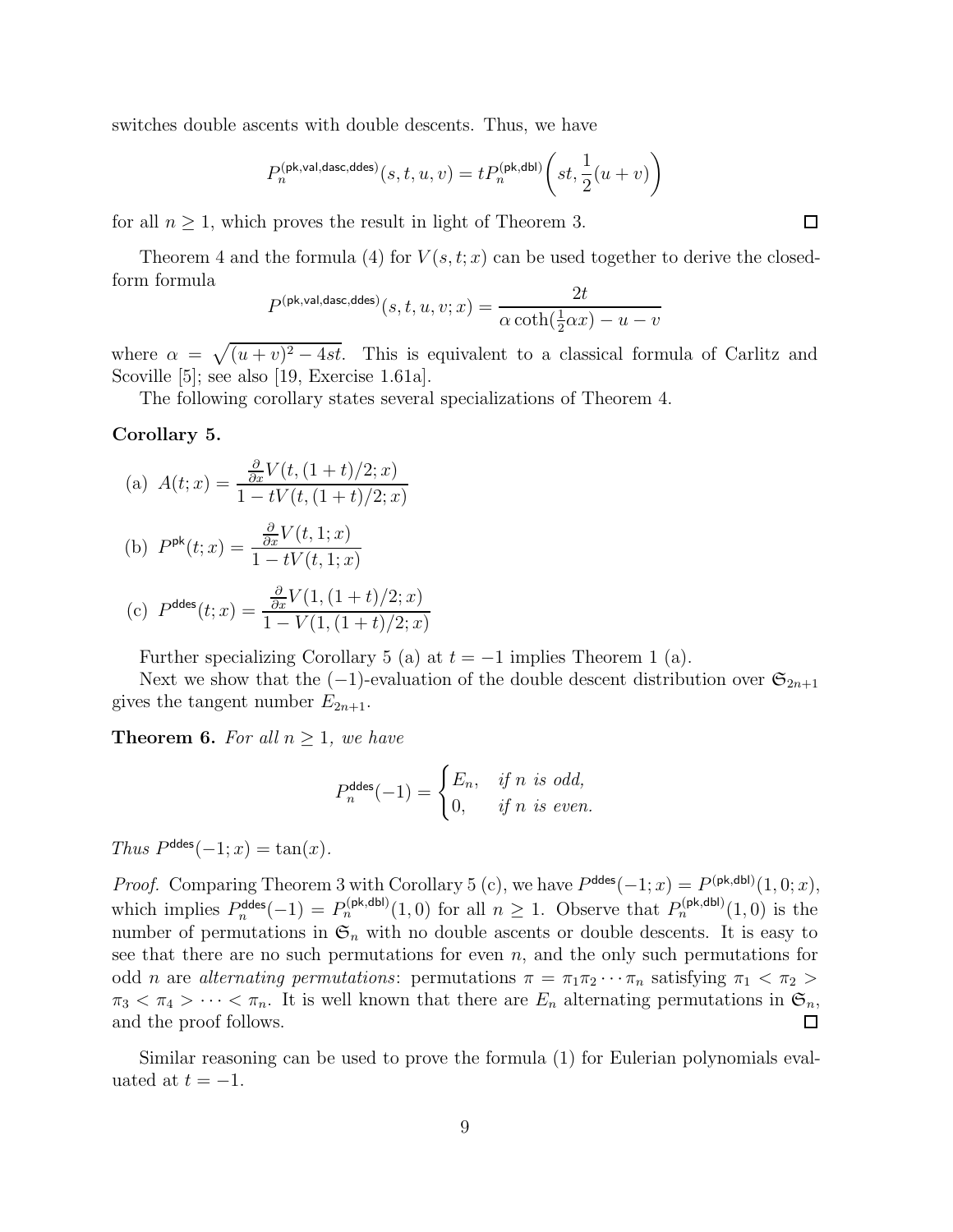## 4. Counting derangements by cyclic statistics

Recall that a *derangement* is a permutation with no fixed points, i.e., a permutation for which  $\pi_i \neq i$  for all i. Let  $\mathfrak{D}_n$  be the set of derangements in  $\mathfrak{S}_n$ . Our goal in this section is to provide an analogous treatment of the material from the previous section but for counting derangements with respect to several "cyclic statistics" that we will define shortly.

When writing permutations in cycle notation, we adopt the convention of writing each cycle with its largest letter in the first position, and writing the cycles from left-to-right in increasing order of their largest letters. (This convention is sometimes called canonical cycle representation.) For example, the permutation  $\pi = 649237185$  in one-line notation is written as  $\pi = (42)(716)(8)(953)$  in cycle notation.

Given  $\pi = \pi_1 \pi_2 \cdots \pi_n$ , we say that  $\pi_i$  is:

- a cyclic peak if  $i < \pi_i > \pi_{\pi_i}$ ;
- a cyclic valley if  $i > \pi_i < \pi_{\pi_i}$ ;
- a cyclic double ascent if  $i < \pi_i < \pi_{\pi_i}$ ;
- a cyclic double descent if  $i > \pi_i > \pi_{\pi_i}$ .

Every letter of a derangement is either a cyclic peak, cyclic valley, cyclic double ascent, or cyclic double descent. Define  $cpk(\pi)$ ,  $cval(\pi)$ ,  $cdasc(\pi)$ , and  $cddes(\pi)$  to be the number of cyclic peaks, cyclic valleys, cyclic double ascents, and cyclic double descents of  $\pi$ , respectively.

These "cyclic statistics" were studied earlier by, e.g., Zeng [\[23\]](#page-16-16), Shin and Zeng [\[17\]](#page-16-17), and Sun and Wang  $[21]$ <sup>[6](#page-9-0)</sup>. These statistics are also closely related to a classical permutation statistic, the excedance number. We say that  $i \in [n]$  is an *excedance* of  $\pi$  if  $i < \pi_i$  and let  $\mathsf{exc}(\pi)$  denote the number of excedances of  $\pi$ . Then i is an excedance of  $\pi$  if and only if i is a cyclic valley or cyclic double ascent of  $\pi$ , and it is well-known that the excedance number exc and the descent number des are equidistributed over  $\mathfrak{S}_n$ .

Define the map  $o: \mathfrak{S}_n \to \mathfrak{S}_n$ , where the input is a permutation in canonical cycle representation and the output is a permutation in one-line notation, by erasing the parentheses. Continuing the example with  $\pi = (42)(716)(8)(953)$ , we have  $o(\pi) = 427168953$ . The map o is often called Foata's transformation fondamentale and first appeared in  $[8]$ (see also [\[9\]](#page-16-2)). It is easy to see that the transformation fondamentale is a bijection; we can recover the cycles of  $\pi$  by noting the left-to-right maxima of  $o(\pi)$ : given a permutation  $\sigma = \sigma_1 \sigma_2 \cdots \sigma_n$ , we say that  $\sigma_i$  is a *left-to-right maximum* of  $\sigma$  if  $\sigma_j < \sigma_i$  for all  $1 \leq j < i$ .

Our work in this section will rely on a cyclic variant of valley-hopping introduced in [\[21\]](#page-16-5). Define  $\theta_k \colon \mathfrak{D}_n \to \mathfrak{D}_n$  by  $\theta_k(\pi) = o^{-1}(\varphi_k(o(\pi)))$ , where the 0th letter of  $o(\pi)$  is treated as 0 rather than  $\infty$ . Similarly, for a subset  $S \subseteq [n]$ , define  $\theta_S : \mathfrak{D}_n \to \mathfrak{D}_n$  by

<span id="page-9-0"></span><sup>6</sup>Chow et al. [\[6\]](#page-16-19) also derived various formulas for counting permutations by cyclic peaks and cyclic valleys, but their definitions for these statistics differ from ours in that they do not allow the first or last letter of a cycle to be a cyclic peak or cyclic valley.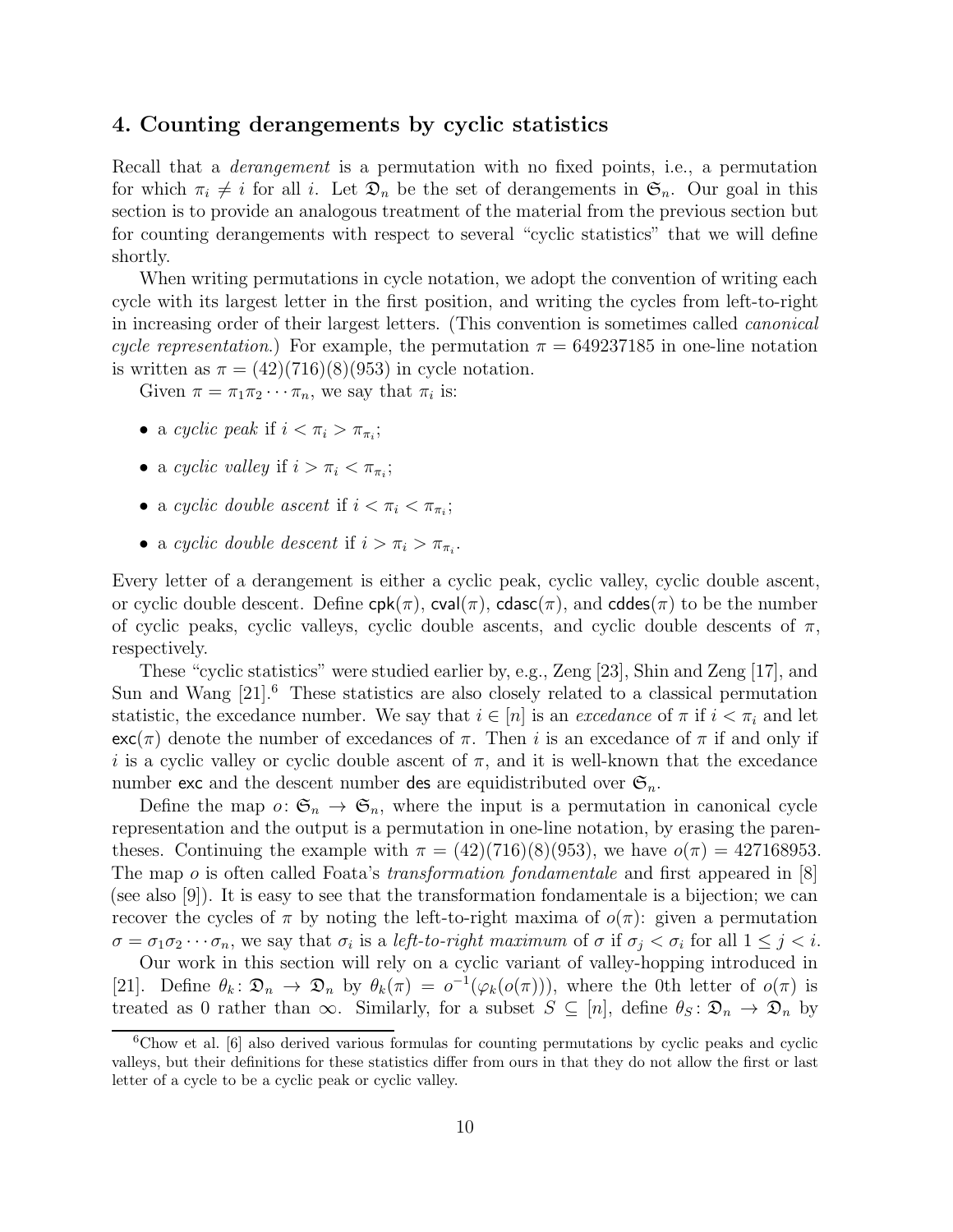$\theta_S = \prod_{k \in S} \theta_k$ . Then the cyclic modified Foata–Strehl action (or cyclic valley-hopping) is the  $\mathbb{Z}_2^n$ -action defined by the involutions  $\theta_S$ . It is easy to see that cyclic valley-hopping toggles between cyclic double ascents and cyclic double descents, but does not change cyclic peaks or cyclic valleys.

Let  $\mathfrak{D}_n$  denote the set of derangements of [n] with no cyclic double ascents and where each cyclic double descent is assigned one of two colors: red or blue. Then cyclic valleyhopping induces a map  $\Phi$  from  $\mathfrak{D}_n$  to  $\mathfrak{D}_n$  defined in the analogous way as the map  $\Phi$  from Section 2, but with  $R(\pi)$  being the set of red cyclic double descents. It then follows from the same reasoning as in the proof of Lemma [2](#page-4-1) that  $\Phi$  is a (cpk, cdb)-preserving bijection, where  $\text{cdbl}(\pi) := \text{cdasc}(\pi) + \text{cddes}(\pi)$  is the total number of cyclic double ascents and cyclic double descents of  $\pi$ .

#### 4.1. A cyclic analogue of Theorem 3 for derangements

For permutation statistics  $st_1, st_2, \ldots, st_m$  and variables  $t_1, t_2, \ldots, t_m$ , we define the polynomials  $\{D_n^{(\text{st}_1, \text{st}_2, \dots, \text{st}_m)}(t_1, t_2, \dots, t_m)\}_{n \geq 0}$  by

$$
D_n^{(\mathsf{st}_1, \mathsf{st}_2, \dots \mathsf{st}_m)}(t_1, t_2, \dots, t_m) \coloneqq \sum_{\pi \in \mathfrak{D}_n} t_1^{\mathsf{st}_1(\pi)} t_2^{\mathsf{st}_2(\pi)} \cdots t_m^{\mathsf{st}_m(\pi)}.
$$

and we let

$$
D^{(\mathsf{st}_1, \mathsf{st}_2, \dots, \mathsf{st}_m)}(t_1, t_2, \dots, t_m; x) \coloneqq 1 + \sum_{n=1}^{\infty} D_n^{(\mathsf{st}_1, \mathsf{st}_2, \dots, \mathsf{st}_m)}(t_1, t_2, \dots, t_m) \frac{x^n}{n!}
$$

be their exponential generating function.<sup>[7](#page-10-0)</sup> These encode the distributions of permutation statistics over derangements.

We now present a cyclic analogue of Theorem [3](#page-6-0) for derangements.

<span id="page-10-2"></span>**Theorem 7.** 
$$
D^{(\text{cpk}, \text{cdbl})}(s, t; x) = \frac{1}{1 - sV(s, t; x)}
$$

Proof. It suffices to show that

<span id="page-10-1"></span>
$$
D_n^{(\text{cpk},\text{cdbl})}(s,t) = \sum_{k=0}^{\lfloor n/2 \rfloor} s^k \sum_B U_{|B_1| - 2}(s,t) \cdots U_{|B_k| - 2}(s,t)
$$
(6)

where the second sum is over all ordered set partitions B of  $[n]$  into parts  $B_1, \ldots, B_k$ . We interpret the right-hand side of [\(6\)](#page-10-1) as in the proof of Theorem [3](#page-6-0) (without the initial block  $B_0$  with an  $\infty$ ) and apply the same sign-reversing involution; the objects that remain after cancellation are of the form

$$
c_1 > c_2 > \cdots > c_{|B_0|} |c_{|B_0|+1} > c_{|B_0|+2} > \cdots > c_{|B_0|+|B_1|} | \cdots |c_{n-|B_k|+1} > \cdots > c_n
$$

with no dominoes and such that  $c_i < c_{i+1}$  whenever  $c_i$  and  $c_{i+1}$  are in separate blocks.

<span id="page-10-0"></span><sup>&</sup>lt;sup>7</sup>As before, if we have a single statistic st, we write these simply as  $D_n^{\mathsf{st}}(t)$  and  $D^{\mathsf{st}}(t; x)$ .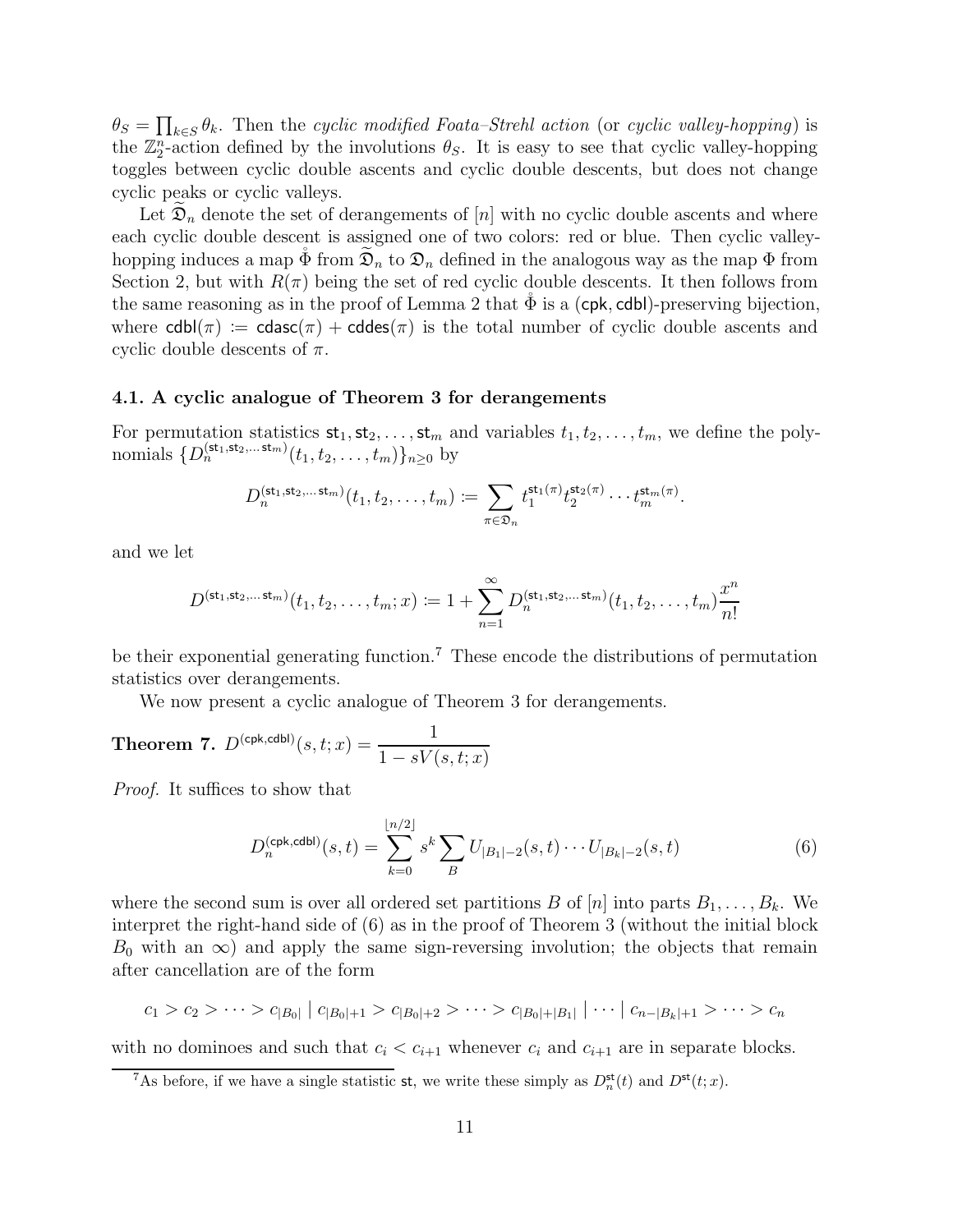Now, rather than treating these remaining objects as permutations in one-line notation, we want to treat them as permutations in cycle notation with blocks corresponding to cycles. In doing so, we merge two adjacent blocks whenever the first element of the second block in the pair is not larger than all elements from all preceding blocks, i.e., whenever the element is not a left-to-right maximum of the underlying permutation written in oneline notation; this guarantees that the resulting permutations are correctly written in canonical cycle representation and is clearly reversible.

Moreover, these permutations are derangements because each block has size at least 2, and they have no cyclic double ascents and have each cyclic double descent colored either red or blue (depending on the color of the corresponding monomino). In other words, these permutations  $\pi$  are precisely the elements of  $\mathfrak{D}_n$  and each contributes a weight of  $s^{\text{cpk}(\pi)}t^{\text{cdbl}(\pi)}$  to the right-hand side of Equation [\(6\)](#page-10-1). The result then follows from applying the (cpk, cdbl)-preserving bijection  $\Phi$ . П

We extend Theorem [7](#page-10-2) to an analogous result for the joint distribution of the statistics cpk, cval, cdasc, and cddes over  $\mathfrak{D}_n$ .

<span id="page-11-0"></span>**Theorem 8.** 
$$
D^{(\text{cpk,cval,cdasc,cddes})}(s,t,u,v;x) = \frac{1}{1 - stV(st,(u+v)/2;x)}
$$

*Proof.* First, observe that  $cpk(\pi) = cval(\pi)$  for all derangements  $\pi$ . The cyclic valleyhopping map  $\theta_S$ , where S is the set containing all cyclic double ascents and cyclic double descents of  $\pi$ , is a (cpk, cval)-preserving involution on  $\mathfrak{D}_n$  that switches cyclic double ascents with cyclic double descents. Thus, we have

$$
D_n^{(\text{cpk,cval,cdasc,cddes})}(s,t,u,v) = D_n^{(\text{pk,dbl})}\bigg(st,\frac{1}{2}(u+v)\bigg)
$$

for all  $n \geq 1$ , which along with Theorem [7](#page-10-2) proves the result.

We can use Theorem [8](#page-11-0) and Equation [\(4\)](#page-6-2) to derive the formula

<span id="page-11-1"></span>
$$
D^{(\text{cpk,cval,cdasc,cddes})}(s,t,u,v;x) = \frac{\alpha e^{-\frac{1}{2}(u+v)x}}{\alpha \cosh(\frac{1}{2}\alpha x) - (u+v)\sinh(\frac{1}{2}\alpha x)}
$$
(7)

where  $\alpha = \sqrt{(u + v)^2 - 4st}$ . Furthermore, given any permutation  $\pi$ , let  $\operatorname{cyc}(\pi)$  denote the number of cycles of  $\pi$  and let fix( $\pi$ ) be the number of fixed points of  $\pi$ . Standard applications of the exponential formula (see [\[20,](#page-16-13) Section 5.1]) yield the identities

<span id="page-11-2"></span>
$$
D^{(\text{cpk,cval}, \text{cdasc}, \text{cddes}, \text{cyc})}(s, t, u, v, w; x) = D^{(\text{cpk,cval}, \text{cdasc}, \text{cddes})}(s, t, u, v; x)^w
$$
(8)

and

<span id="page-11-3"></span>
$$
1 + P^{(\text{cpk,cval,cdasc,cddes,cyc,fix})}(s, t, u, v, w, y; x) = e^{wyx} D^{(\text{cpk,cval,cdasc,cddes,cyc})}(s, t, u, v, w; x).
$$
\n(9)

 $\Box$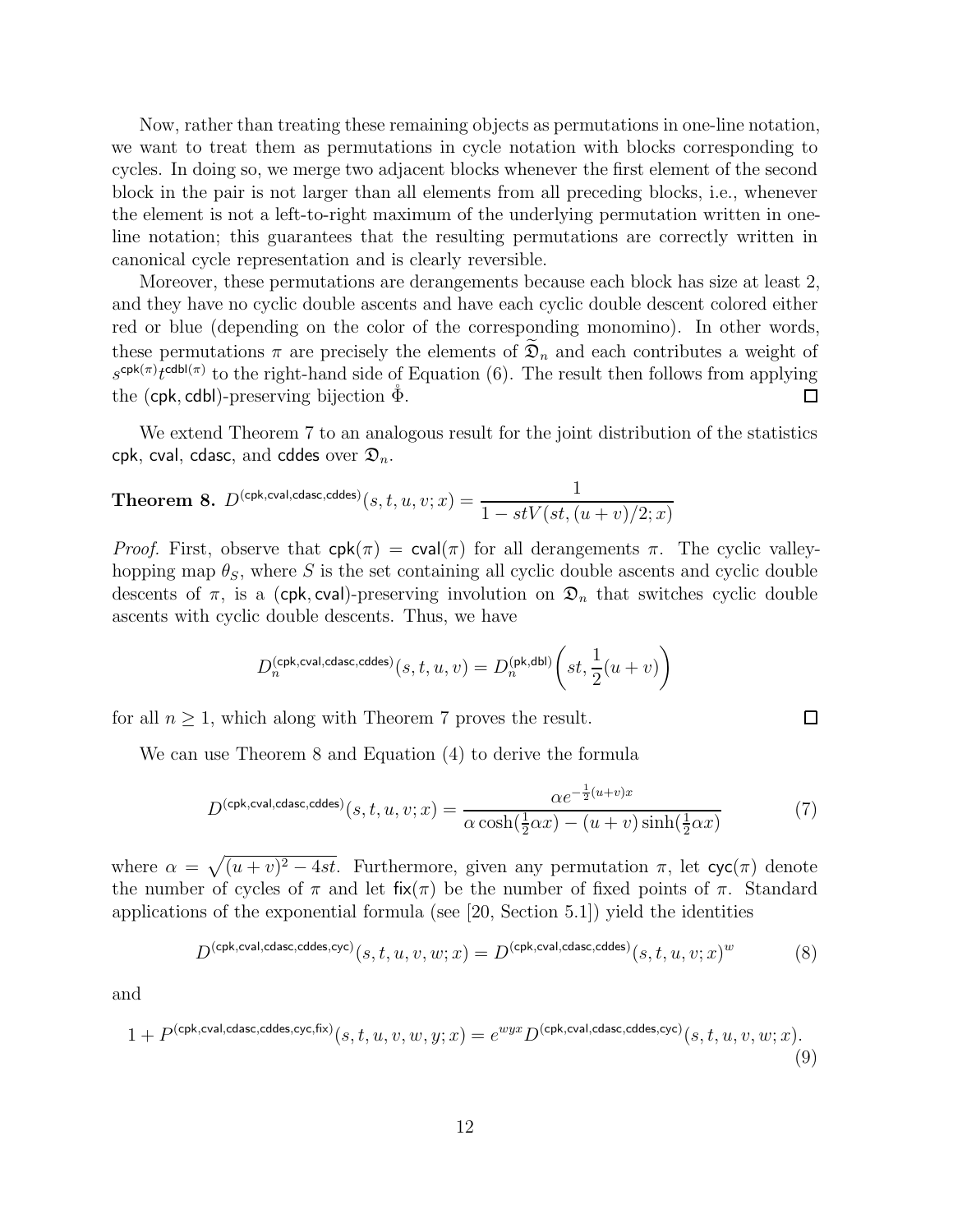Then, combining Equations [\(7\)](#page-11-1), [\(8\)](#page-11-2), and [\(9\)](#page-11-3) yields the following exponential generating function formula for the sextuple distribution (cpk, cval, cdasc, cddes, cyc, fix) over all permutations:

$$
1+P^{(\text{cpk,cval,cdasc,cddes,cyc,fix})}(s,t,u,v,w,y;x)=\Bigg(\frac{\alpha e^{(y-\frac{1}{2}(u+v))x}}{\alpha \cosh(\frac{1}{2}\alpha x)-(u+v)\sinh(\frac{1}{2}\alpha x)}\Bigg)^w.
$$

An equivalent form of this formula was proven earlier by Zeng [\[23,](#page-16-16) Théorème 1].

#### 4.2. Counting derangements by excedances

In the remainder of this section, we examine specializations of Theorem [8](#page-11-0) that give rise to formulas for individual cyclic statistics, beginning with the excedance number.

The excedance polynomials  $D_n(t) := D_n^{\text{exc}}(t)$  have been well-studied; for example, it is known that they have exponential generating function

$$
D(t; x) := D^{\text{exc}}(t; x) = \frac{(1-t)e^{-x}}{e^{-(1-t)x} - t}
$$

[\[14\]](#page-16-20) and are  $\gamma$ -positive [2,17, [21\]](#page-16-5). From Theorem [8](#page-11-0) we obtain the following.

<span id="page-12-0"></span>**Corollary 9.** 
$$
D(t; x) = \frac{1}{1 - tV(t, (1+t)/2; x)}
$$

It follows from Corollary [9](#page-12-0) that the exponential generating function for the excedance polynomials  $D(t; x)$  evaluated at  $t = -1$  is the reciprocal of the exponential generating function  $F(x) = \cosh(x)$  for the sequence  $1, 0, 1, 0, \ldots$ .

Corollary 10.  $D(-1; x) = F(x)^{-1}$ 

This identity can be used to rederive the classical result due to Roselle [\[14\]](#page-16-20) that

$$
D_n(-1) = \begin{cases} (-1)^{n/2} E_n, & \text{if } n \text{ is even,} \\ 0, & \text{if } n \text{ is odd.} \end{cases}
$$

We note that, from Equation [\(2\)](#page-5-0), one can show that

<span id="page-12-1"></span>
$$
U_n(t, (1+t)/2) = 1 + t + \dots + t^n
$$
\n(10)

for  $n \geq 1$ . Then, using Equation [\(10\)](#page-12-1), Corollary [9](#page-12-0) can be obtained as a specialization of a formula of Shareshian and Wachs [\[16,](#page-16-21) Equation (1.4)] involving Eulerian quasisymmetric functions.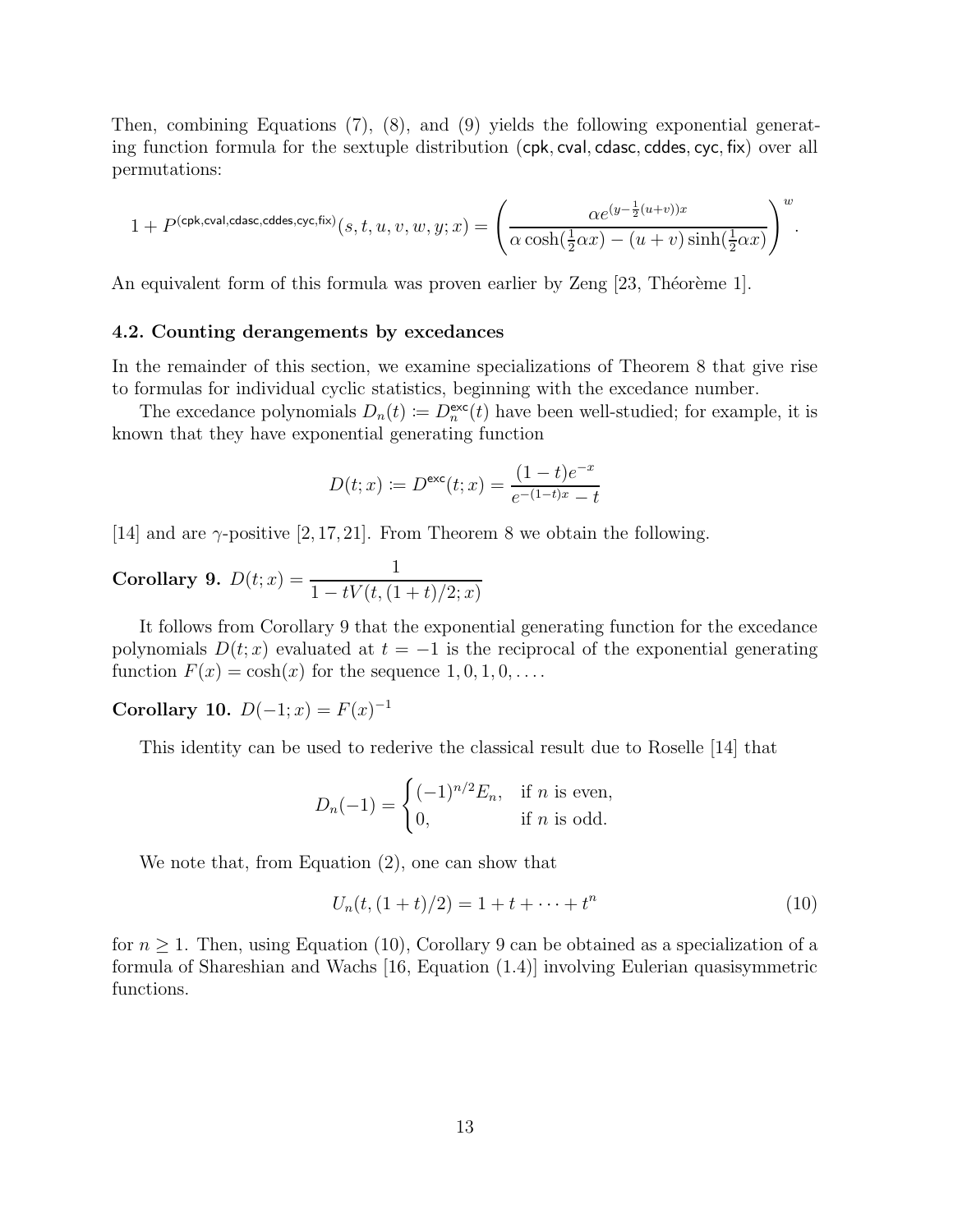#### 4.3. Counting derangements by cyclic peaks

Next, we examine the distribution of the cyclic peak number over derangements.

<span id="page-13-0"></span>**Corollary 11.** 
$$
D^{\text{cpk}}(t; x) = \frac{1}{1 - tV(t, 1; x)}
$$

By specializing [\(7\)](#page-11-1) appropriately, we derive the formula

$$
D^{\text{cpk}}(t;x)=\frac{\sqrt{1-t}e^{-x}}{\sqrt{1-t}\cosh(x\sqrt{1-t})-\sinh(x\sqrt{1-t})}
$$

.

The first several polynomials  $D_n^{\text{cpk}}(t)$  are given in the following table.

| n | $D_n^{\text{cpk}}(t)$ | n | $D_n^{\text{cpk}}(t)$               |
|---|-----------------------|---|-------------------------------------|
| 1 | 0                     | 5 | $8t + 36t^2$                        |
| 2 | t                     | 6 | $16t + 188t^2 + 61t^3$              |
| 3 | 2t                    | 7 | $32t + 864t^2 + 958t^3$             |
| 4 | $4t + 5t^2$           | 8 | $64t + 3728t^2 + 9656t^3 + 1385t^4$ |

Note that the coefficient of t in  $D_n^{\text{cpk}}(t)$  seems to be  $2^{n-2}$  for all  $n \geq 2$ ; this is easy to explain combinatorially.

**Proposition 12.** For all  $n \geq 2$ , the number of derangements in  $\mathfrak{D}_n$  with exactly one cyclic peak is  $2^{n-2}$ .

*Proof.* It is easy to see that every derangement  $\pi$  of  $[n]$  with exactly one cyclic peak has exactly one cycle and can be written in the form

$$
(c_1c_2\cdots c_kc_{k+1}\cdots c_n)
$$

where  $c_1 = n$  is the only cyclic peak of  $\pi$ , the sequence  $c_2 \cdots c_k$  is decreasing (with  $c_k = 1$ ), and the sequence  $c_{k+1} \cdots c_n$  is increasing. Thus, for every letter i between 2 and  $n-1$ , either *i* belongs to the decreasing sequence or the increasing sequence, and these  $n - 2$  choices completely determine the derangement  $\pi$ . choices completely determine the derangement  $\pi$ .

It follows from Corollary [11](#page-13-0) that the exponential generating function for the numbers  $D_n^{\text{cpk}}(-1)$  is the reciprocal of the exponential generating function  $G(x)$  for the Pell numbers.

Corollary 13.  $D^{cpk}(-1; x) = G(x)^{-1}$ 

We do not have a combinatorial interpretation for the numbers  $D_n^{\text{cpk}}(-1)$  themselves. The first several of these numbers appear in the following table.

| n                      | 1 | 2  | 3  | 4 | 5  | 6   | 7    | 8     | 9      | 10    |
|------------------------|---|----|----|---|----|-----|------|-------|--------|-------|
| $D_n^{\text{cpk}}(-1)$ | 0 | -1 | -2 | 1 | 28 | 111 | -126 | -4067 | -26280 | 53663 |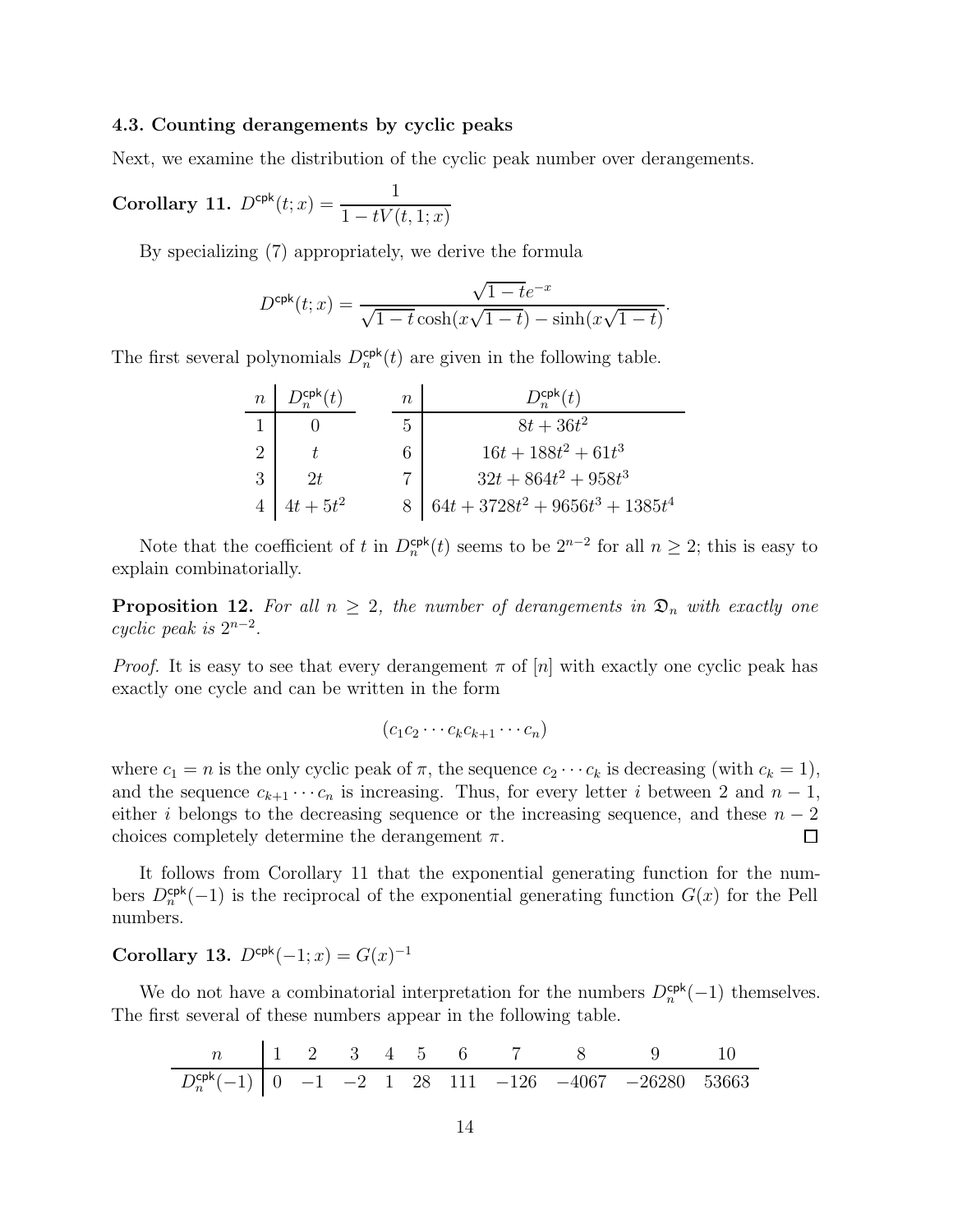#### 4.4. Counting derangements by cyclic double descents

Lastly, we study the distribution of the cyclic double descent number over derangements.

<span id="page-14-0"></span>Corollary 14. 
$$
D^{\text{cddes}}(t; x) = \frac{1}{1 - V(1, (1+t)/2; x)}
$$

The exponential generating function formula

$$
D^{\text{cddes}}(t;x) = \frac{\beta e^{-\frac{1}{2}(1+t)x}}{\beta \cosh(\frac{1}{2}\beta x) - (1+t)\sinh(\frac{1}{2}\beta x)},
$$

where  $\beta = \sqrt{(t+3)(t-1)}$ , can be obtained by specializing [\(7\)](#page-11-1). The first several of the polynomials  $D_n^{\text{cddes}}(t)$  appear in the following table.

| $\boldsymbol{n}$ | $D_n^{\text{cddes}}(t)$ | $\, n$ | $D_{r}^{cddes}(t)$                                       |
|------------------|-------------------------|--------|----------------------------------------------------------|
|                  |                         | 5      | $19+21t+3t^2+t^3$                                        |
|                  |                         | 6      | $109 + 98t + 53t^2 + 4t^3 + t^4$                         |
|                  | $1+t$                   | 7      | $588 + 808t + 334t^2 + 118t^3 + 5t^4 + t^5$              |
|                  | $4\mid 6+2t+t^2$        |        | $14033 + 5766t + 3827t^2 + 952t^3 + 248t^4 + 6t^5 + t^6$ |

An *increasing run* of a permutation  $\pi$  is a maximal increasing consecutive subsequence of  $\pi$  (in one-line notation). For example, the increasing runs of  $\pi = 467192685$  are 467, 19, 268, and 5. We call increasing runs of length 1 short runs. The sequence of constant coefficients of  $D_n^{\text{cddes}}(t)$  matches the OEIS sequence [\[18,](#page-16-3) A097899] for the number of permutations of  $[n]$  with no short runs; this can be verified by comparing the evaluation  $D^{\text{cddes}}(0; x)$  with the exponential generating function of this OEIS entry, but we give a bijective proof below.

For the purpose of this proof, let us temporarily modify our convention for cycle notation so that we write each cycle with its smallest letter in the first position, and write the cycles from left-to-right in decreasing order of their smallest letters. For example, whereas we previously wrote  $\pi = 649237185$  as  $\pi = (42)(716)(8)(953)$  in canonical cycle representation, now we write  $\pi$  as  $\pi = (8)(395)(24)(167)$ . Let  $o' : \mathfrak{S}_n \to \mathfrak{S}_n$  be the map defined by taking a permutation in cycle notation under this new convention and erasing the parentheses, yielding a permutation in one-line notation. This is a bijection; we can recover the cycles of  $\pi$  by noting the left-to-right minima of  $o(\pi)$ : given a permutation  $\sigma = \sigma_1 \sigma_2 \cdots \sigma_n$ , we say that  $\sigma_i$  is a *left-to-right minimum* of  $\sigma$  if  $\sigma_j > \sigma_i$  for all  $1 \leq j < i$ .

**Proposition 15.** An letter  $i \in [n]$  is a fixed point or cyclic double descent of  $\pi \in \mathfrak{S}_n$  if and only if i is a short run of  $o'(\pi)$ .

In particular, this proposition implies that the number of derangements of  $[n]$  with no cyclic double descents is equal to the number of permutations of  $[n]$  with no short runs.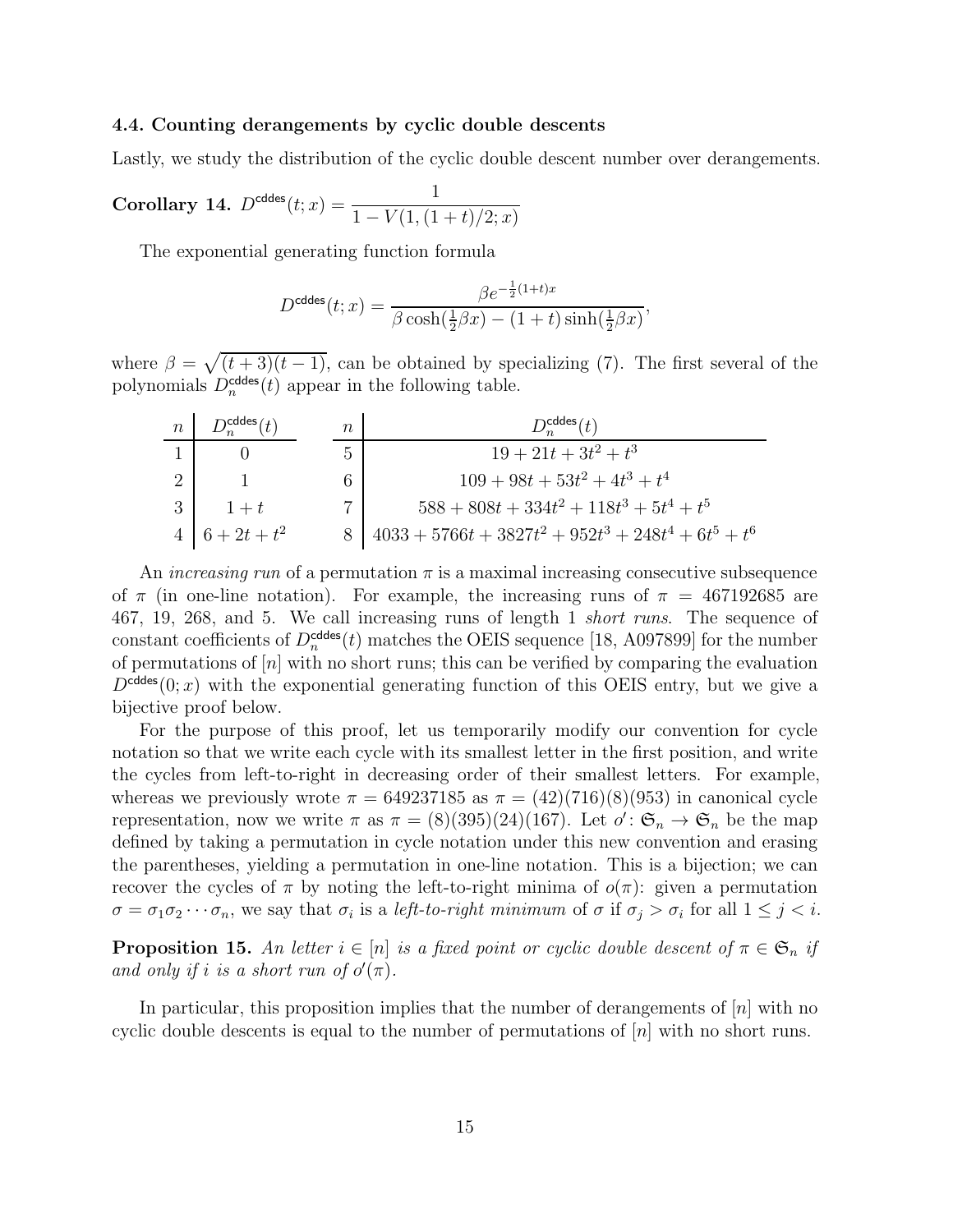*Proof.* Fix a permutation  $\pi \in \mathfrak{S}_n$  and a letter  $i \in [n]$ . Let us write  $o'(\pi) = \sigma_1 \sigma_2 \cdots \sigma_n$  in one-line notation, and take  $\sigma_j = i$ . By taking as convention  $\sigma_0 = \infty$  and  $\sigma_{n+1} = 0$ , it is easy to see that  $\sigma_j = i$  is a short run of  $o'(\pi)$  if and only if  $\sigma_{j-1} > \sigma_j > \sigma_{j+1}$ .

We divide into cases. First, suppose that  $i \in [n]$  is a fixed point of  $\pi$ . Then  $\sigma_i$  and  $\sigma_{i+1}$ are both left-to-right minima, so  $\sigma_{i-1} > \sigma_i > \sigma_{i+1}$ . Now suppose that  $i \in [n]$  is a cyclic double descent of  $\pi$ . Note that the first letter of a cycle (under our current convention) cannot be a cyclic double descent. If i is neither the first nor last letter of its cycle in  $\pi$ , then  $\sigma_{j-1} > \sigma_j > \sigma_{j+1}$ . Otherwise, if i is the last letter of its cycle in  $\pi$ , then  $\sigma_{j-1} > \sigma_j$ and  $\sigma_{j+1}$  is a left-to-right minimum; thus  $\sigma_{j-1} > \sigma_j > \sigma_{j+1}$ . In each case, it follows that  $\sigma_j = i$  is a short run of  $o'(\pi)$ . Hence, every fixed point and cyclic double descent of  $\pi$  is a short run of  $o'(\pi)$ ; the reverse direction is similar. 囗

Finally, we give a cyclic analogue of Theorem [6](#page-8-1) for derangements.

**Theorem 16.** For all  $n > 1$ , we have

$$
D_n^{\text{cddes}}(-1) = \begin{cases} E_n, & \text{if } n \text{ is even,} \\ 0, & \text{if } n \text{ is odd.} \end{cases}
$$

Thus  $D^{\text{cddes}}(-1; x) = \sec(x)$ .

In other words, the  $(-1)$ -evaluation of the cyclic double descent distribution over  $\mathfrak{D}_{2n}$ gives the secant number  $E_{2n}$ .

*Proof.* By comparing Theorem [7](#page-10-2) with Corollary [14,](#page-14-0) we have  $D_n^{\text{cddes}}(-1) = D_n^{\text{(cpk,cdbl)}}(1,0)$ for all  $n \geq 1$ . Observe that  $D_n^{(cpk, cdb)}(1,0)$  is the number of derangements of [n] with no cyclic double ascents or cyclic double descents. Because the number of cyclic peaks of any permutation is equal to its number of cyclic valleys, it is evident that there are no such permutations for odd  $n$ , and it is easy to see that the map  $o$  defined earlier is a bijection between such permutations for an even n and reverse-alternating permutations of [n]: permutations  $\pi = \pi_1 \pi_2 \cdots \pi_n$  satisfying  $\pi_1 > \pi_2 < \pi_3 > \pi_4 < \cdots > \pi_n$ . Since there are  $E_n$  reverse-alternating permutations in  $\mathfrak{S}_n$ , the proof follows. are  $E_n$  reverse-alternating permutations in  $\mathfrak{S}_n$ , the proof follows.

#### Acknowledgements

We thank an anonymous referee for providing thoughtful comments which improved the presentation of this paper and for pointing us to several key references from the literature on Chebyshev polynomials. We also thank Mohamed Omar and Justin Troyka for helpful discussions relating to this project.

## References

<span id="page-15-0"></span>[1] George E. Andrews, Richard Askey, and Ranjan Roy, *Special Functions*, Encyclopedia of Mathematics and its Applications, vol. 71, Cambridge University Press, Cambridge, 1999.